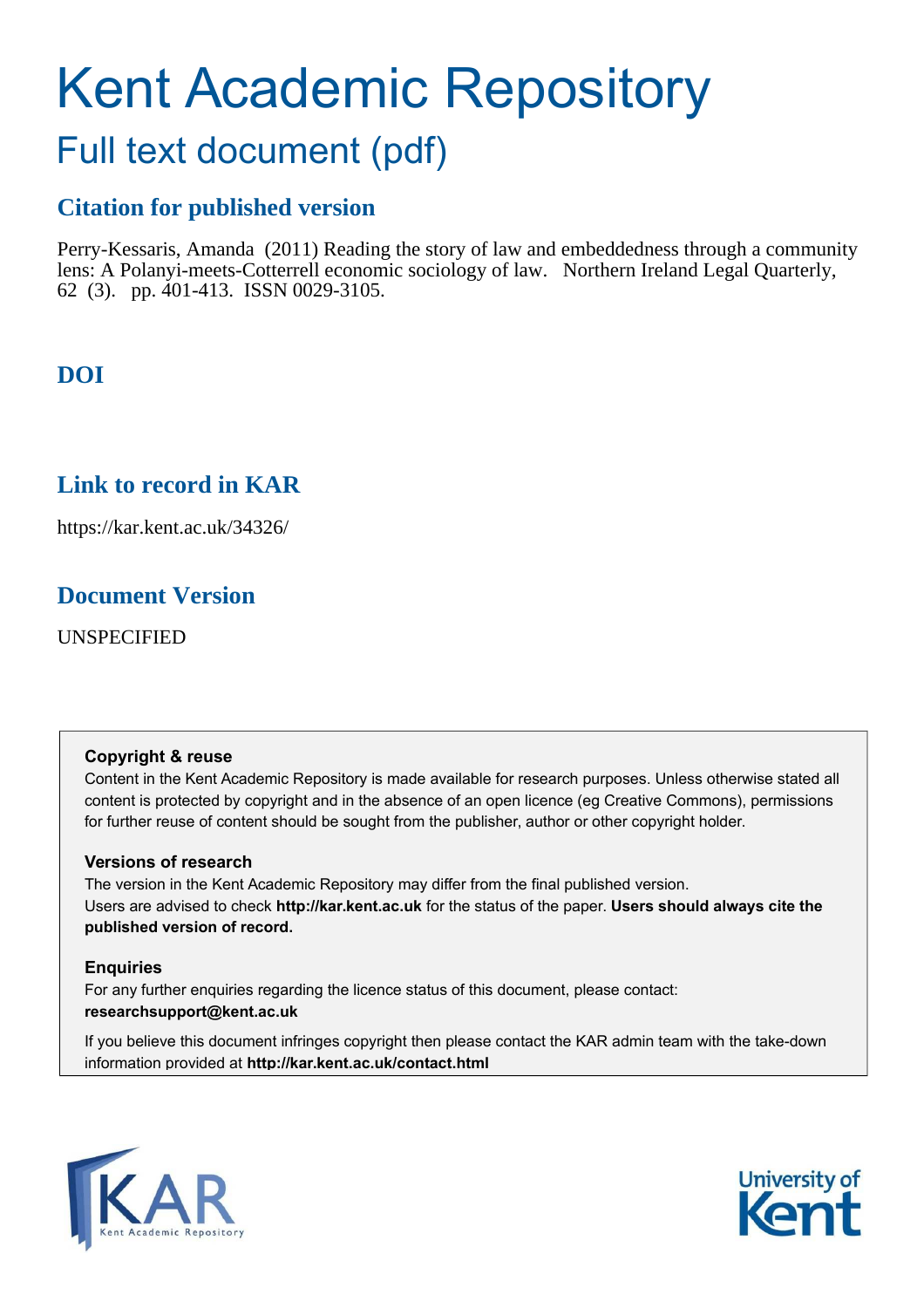# Part I: Conceptual perspectives

# Reading the story of law and embeddedness through a community lens: a Polanyi-meets-Cotterrell economic sociology of law?

AMANDA PERRY-KESSARIS\*

School of Oriental and African Studies, University of London

#### **Abstract**

*In this article I propose that the role of law in Karl Polanyi's concept of the "always embedded economy"*1 *can be enriched by the application of the "lens of community"* 2 *developed by Roger Cotterrell.*3 *I begin with Polanyi's suggestion that economic action and interaction are always "embedded" in wider social life. Reading through the lens of community, we can be more specific: any actor is at once engaged, to different degrees (from fleeting to stable), in multiple types (whether focusing on instrumental, traditional, affective and/or belief-based action) of social life. I then explore a second, implicit, cornerstone of Polanyi's argument: that analytical and normative approaches to economy may become* dis*embedded from wider social life. Reading through the lens of community we can again be more specific: in the transformation to a market society, the analytical and normative approaches that are central to economic actions and interactions are confused with, and privileged over, those that are central to non-economic actions and interactions. This confusion and privileging can have what we might call a performative effect on action and interaction. Finally, I explore Polanyi's story of law as a facilitator both of disembedding movements and of re-embedding countermovements. The application of a law-and-community lens suggests some additional details of that storyline and that there are additional plotlines to be pursued. The practical potential of this Polanyi-meets-Cotterrell economic sociology of law is briefly illustrated with references to two twenty-first-century cautionary tales: the World Bank's investment climate programme and the 2008 financial crisis.*

Professor of International Economic Law, a.perry-kessaris@soas.ac.uk. With thanks to Bettina Lange and Dania Thomas for organising the Socio-Legal Studies Association Workshop on Socializing Economic Relationships (Oxford Centre for Socio-Legal Studies, April 2010) for which this article was originally prepared; to the British Academy for my Research Development Award; to Diamond Ashiagbor, Roger Cotterrell, Deval Desai, Ben Fine, Terrence Halliday, Martin Krygier, David Nelken, David Schneiderman, Chandra Sriram and an anonymous reviewer for deep and insightful comments; Sabine Frerichs for sharing her work; and to the members of the SOAS Economic Sociology of Law Reading Group for a chance to mull things over.

<sup>1</sup> F Block, "Karl Polanyi and the writing of *The Great Transformation*" (2003) 32 *Theory and Society* 275.

<sup>2</sup> A Perry-Kessaris, *Global Business, Local Law: The Indian legal system as a communal resource in foreign investment relations* (Aldershot: Ashgate 2008).

<sup>3</sup> R B M Cotterrell, *Law's Community: Legal theory in sociological perspective* (Oxford: Clarendon 1996); "Seeking similarity, appreciating difference: comparative law and communities" in A Harding and E Örücü (eds), *Comparative Law in the 21st Century* (London: Kluwer Law International 2002); "Community as a legal concept? Some uses of a law-and-community approach in legal theory" 2 *No*/Foundations] Journal of Extreme Legal *Positivism* 15; and *Law, Culture and Society: Legal ideas in the mirror of social theory* (Aldershot: Ashgate 2006).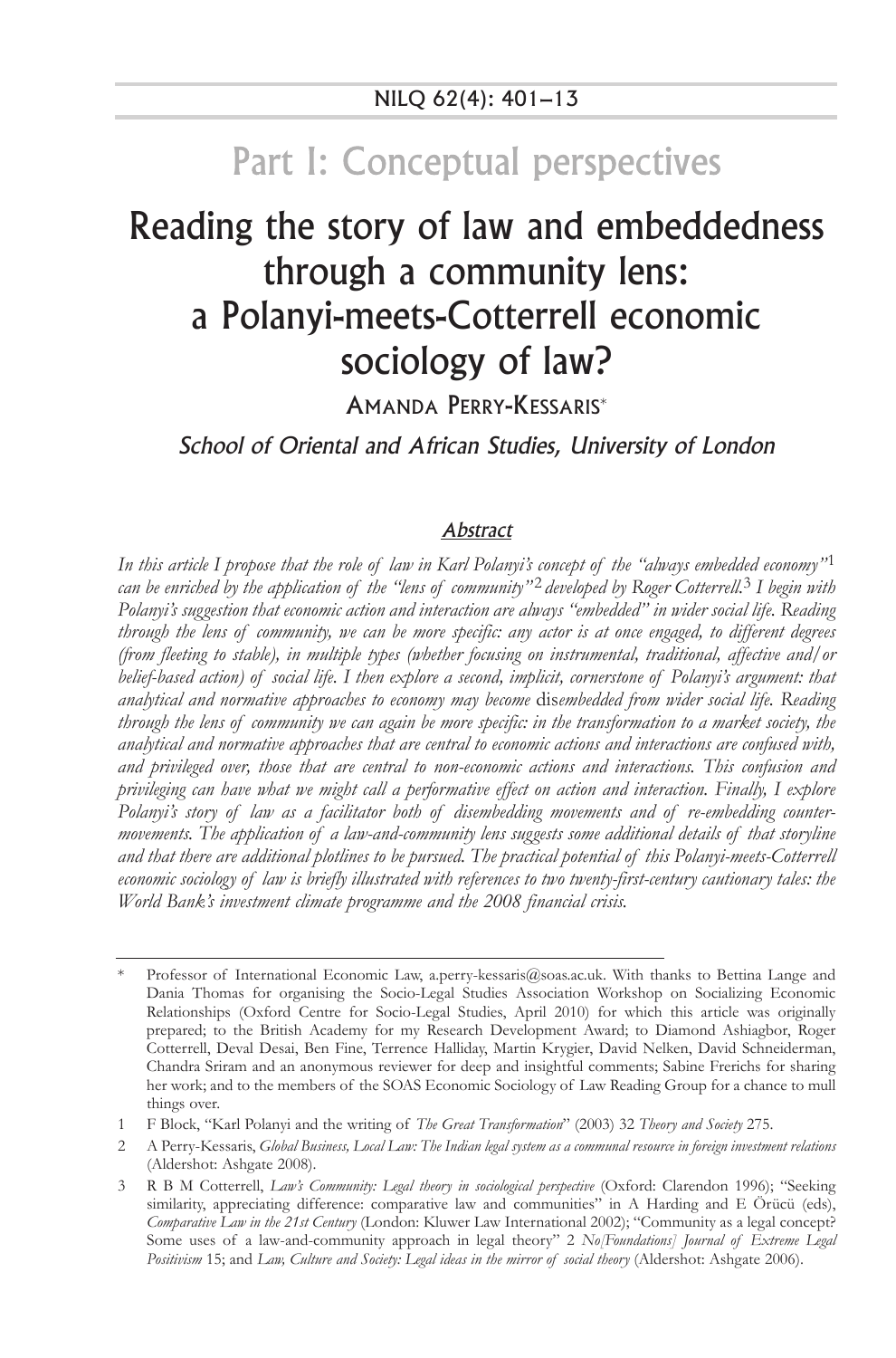### Introduction

*The Great Transformation* is among the most-rifled of academic works. The theme of embeddedness that weaves through the book, albeit often unnamed,<sup>4</sup> has been a rich I embeddedness that weaves through the book, albeit often unnamed,<sup>4</sup> has been a rich source of inspiration for sociologists, political scientists and heterodox economists, and, more recently, legal scholars.5 Karl Polanyi's key contention with respect to embeddedness is that, during the transformative period of the Industrial Revolution, "market liberals wanted to embed society in the autonomous economy, but their project *could not* succeed" for two reasons: economies are always in fact embedded in society, and "market economies are dependent upon the state to manage the supply and demand for the fictitious commodities" of land, labour and money.6

One reason why the "concept of the always embedded economy"7 has such broad appeal is that it has implications across four social levels: the "micro" level of individual actors and their *actions*; the "meso" level of *interactions* between actors; the "macro" level at which those interactions aggregate into the institutions of social regimes; and the meta-level of *rationalities* – "the basic principles" which underlie and direct social regimes.8 Put in these terms, Polanyi's own analysis of embeddedness can be said to have focused on how our meta-level thinking and our macro-level policies in respect of economy were first disembedded from wider social life in the course of the Industrial Revolution and then re-embedded in wider social life through regulatory counter-movements.

The naturalisation of once-radical theories often involves awkward estrangements, so it is perhaps unsurprising that some putative "Polanyians" have stretched the fabric of his conceptual framework and muted the colour of his moral outrage. Polanyi laid his normative cards flat out on the table, as the following passage demonstrates:

[N]othing saved the common people of England from the impact of the Industrial Revolution. A blind faith in spontaneous progress had taken hold of people's minds, and with the fanaticism of sectarians the most enlightened pressed forward for boundless and unregulated change in society. The effects on the lives of people were awful beyond description. Indeed, human society would have been annihilated but for protective counter-moves which blunted the action of this self-destructive mechanism.9

By contrast, the economic sociologists for whom his work is a touchstone have often refused to make "normative conclusions about the subject-matter at issue".10 For example, Richard Swedberg based his case for an economic sociology of law in part on the need to

<sup>4</sup> Fred Block has argued that: "Polanyi glimpsed the idea of the always embedded market economy, but he was not able to give that idea a name or develop it theoretically because it represented too great a divergence from his initial theoretical starting point." Block, "Karl Polanyi", n. 1 above, p. 277. However, Gareth Dale has pointed out that, although Polanyi uses the term embeddedness only a few times in *The Great Transformation*, references to it "crop up repeatedly in his published books and articles from the post-war period, and even more frequently in his unpublished notes and manuscripts". G Dale, "Lineages of embeddedness: on the antecedents and successors of a Polanyian concept" (2011) 70 *American Journal of Economics and Sociology* 307, p. 320.

<sup>5</sup> See C Joerges and J Falke (eds), Karl Polanyi, *Globalisation and the Potential of Law in Transnational Market*s (Oxford: Hart Publishing 2011).

<sup>6</sup> Block, "Karl Polanyi", n. 1 above, p. 279 (original emphasis).

<sup>7</sup> Ibid.

<sup>8</sup> S Frerichs, "Re-embedding neo-liberal constitutionalism: a Polanyian case for the economic sociology of law" in Joerges and Falke, *Karl Polanyi*, n. 5 above, p. 68.

<sup>9</sup> K Polanyi, *The Great Transformation: The political and economic origins of our time* (Boston: Beacon Press 2001 [1944]), p. 79.

<sup>10</sup> Frerichs, "Re-embedding neo-liberal constitutionalism", n. 8 above, pp. 68, 69. See also Dale, "Lineages of embeddedness", n. 4 above, pp. 325–9.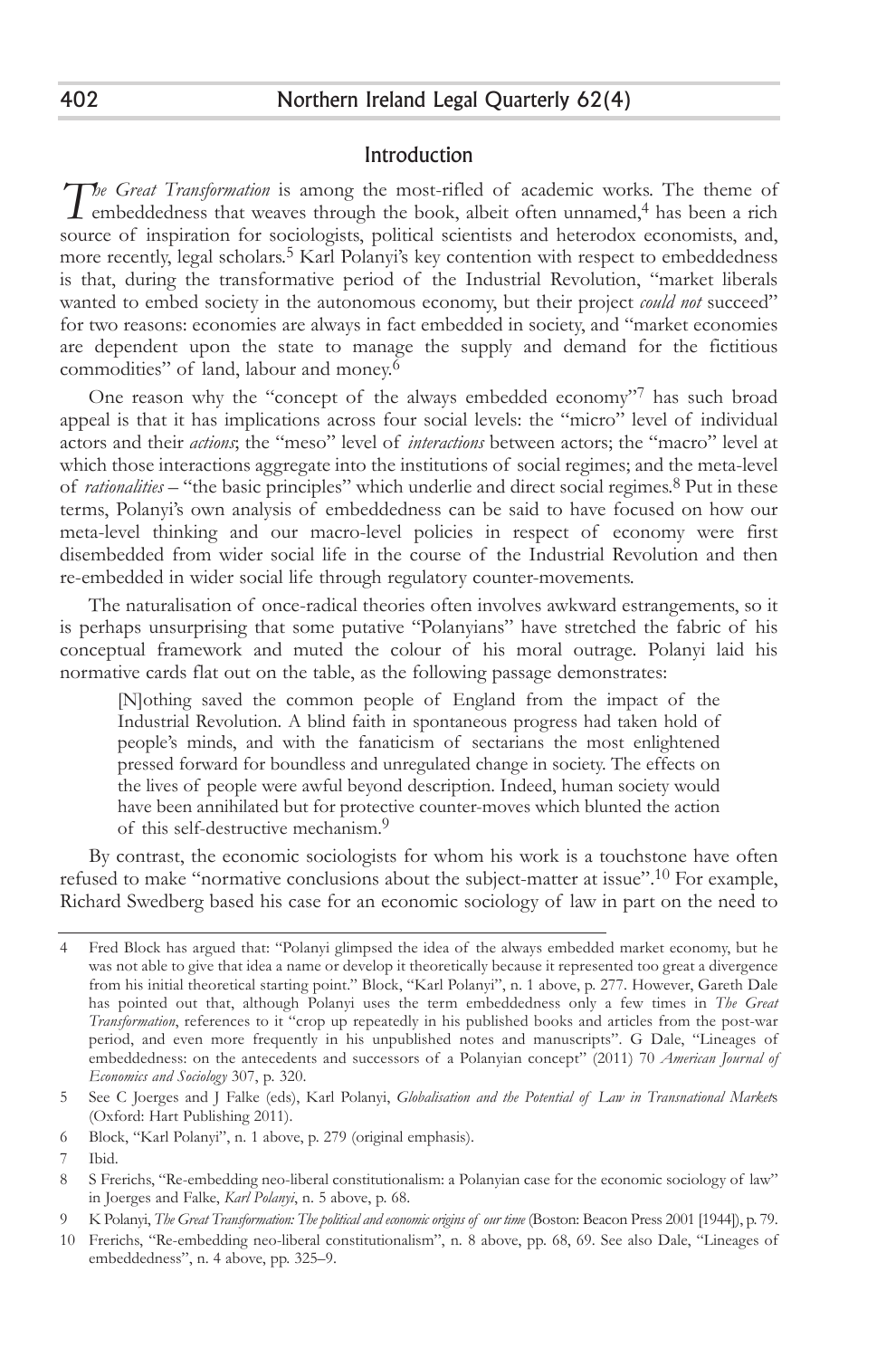provide a neutral alternative to the "explicitly normative" economic approach to law.<sup>11</sup> Sabine Frerichs has responded with a call for an economic sociology of law that is truer to the letter and the spirit of *The Great Transformation* –"Polanyi-*inspired*" economic sociology of law, through which his deft analytical touch and forceful normative spirit could be coherently extended from the meta level of rationalities down to the micro level of action. In this article I propose that such an exploration of the role of law in the "always embedded economy" can be enriched by the application of the lens of community<sup>12</sup> developed by Roger Cotterrell.<sup>13</sup>

I begin with Polanyi's suggestion that economic action and interaction are always "embedded" in wider social life. Reading through the lens of community, we can be more specific: any actor is at once engaged, to different degrees (from fleeting to stable), in multiple types (whether focusing on instrumental, traditional, affective and/or belief-based action) of social life. I then explore a second, implicit, cornerstone of Polanyi's argument: that analytical and normative approaches to economy may become *dis*embedded from wider social life. Reading through the lens of community we can again be more specific: in the transformation to a market society, the analytical and normative approaches that are central to economic actions and interactions (including economic networks of community) are confused with, and privileged over, the analytical and normative approaches that are central to other actions and interactions (including non-economic networks of community). This confusion and privileging can have what we might call a performative effect at the levels of action and interaction. Finally, I explore Polanyi's story of law as a feature of the alwaysembedded economy, and as a facilitator both of disembedding movements and of reembedding counter-movements. The community lens adds detail to that story, and suggests additional plotlines to be pursued. The practical potential of this Polanyi-meets-Cotterrell economic sociology of law is briefly illustrated with references to two twenty-first-century cautionary tales: the World Bank's investment climate programme and the 2008 financial crisis. In light of its presence in a special issue devoted to Polanyi, this piece assumes a degree of familiarity with his work.14

### Embedded economic action and interaction

Economic action and interaction are always embedded in wider social life. Polanyi made this point tangentially when he implied that what we choose to call "labour", a key "element of industry",15 is in fact comprised of people engaged in just one of the many forms of social relations that are the stuff of their everyday lives. This observation is enriched in two ways by the application of a community lens.

First, we see that economy is always embedded because all actors are engaged in diverse types of social action. Cotterrell's community approach is grounded in Max Weber's categorisation of four ideal types of social action (traditional, instrumental, belief-based and affective) of which economic action and interaction are just one (instrumental) sub-type. So

<sup>11</sup> R Swedberg, "The case for an economic sociology of law" (2003) 32 *Theory and Society* 1, pp. 1–2. This description would be met with discomfort, even indignation, by many economists, since economics is typically presented as a neutral technology untainted by politics. Of course, that is a fantasy that authors such as Jonathan Aldred have dispensed with in detail: J Aldred, *The Skeptical Economist: Revealing the ethics inside economics* (London: Earthscan 2009).

<sup>12</sup> Perry-Kessaris, *Global Business, Local Law*, n. 2 above.

<sup>13</sup> Cotterrell, *Law's Community*, "Seeking similarity" and "Community as a legal concept?", all n. 3 above.

<sup>14</sup> In addition to reading *The Great Transformation* itself, a varied introduction to Polanyi's work can be gained from reading G Krippner et al., "Polanyi symposium: a conversation on embeddedness" (2004) 2 *Socio-Economic Review* 109; Block, "Karl Polanyi", n. 1 above; and Dale, "Lineages of embeddedness", n. 4 above.

<sup>15</sup> Polanyi, *The Great Transformation*, n. 9 above, pp. 75–6.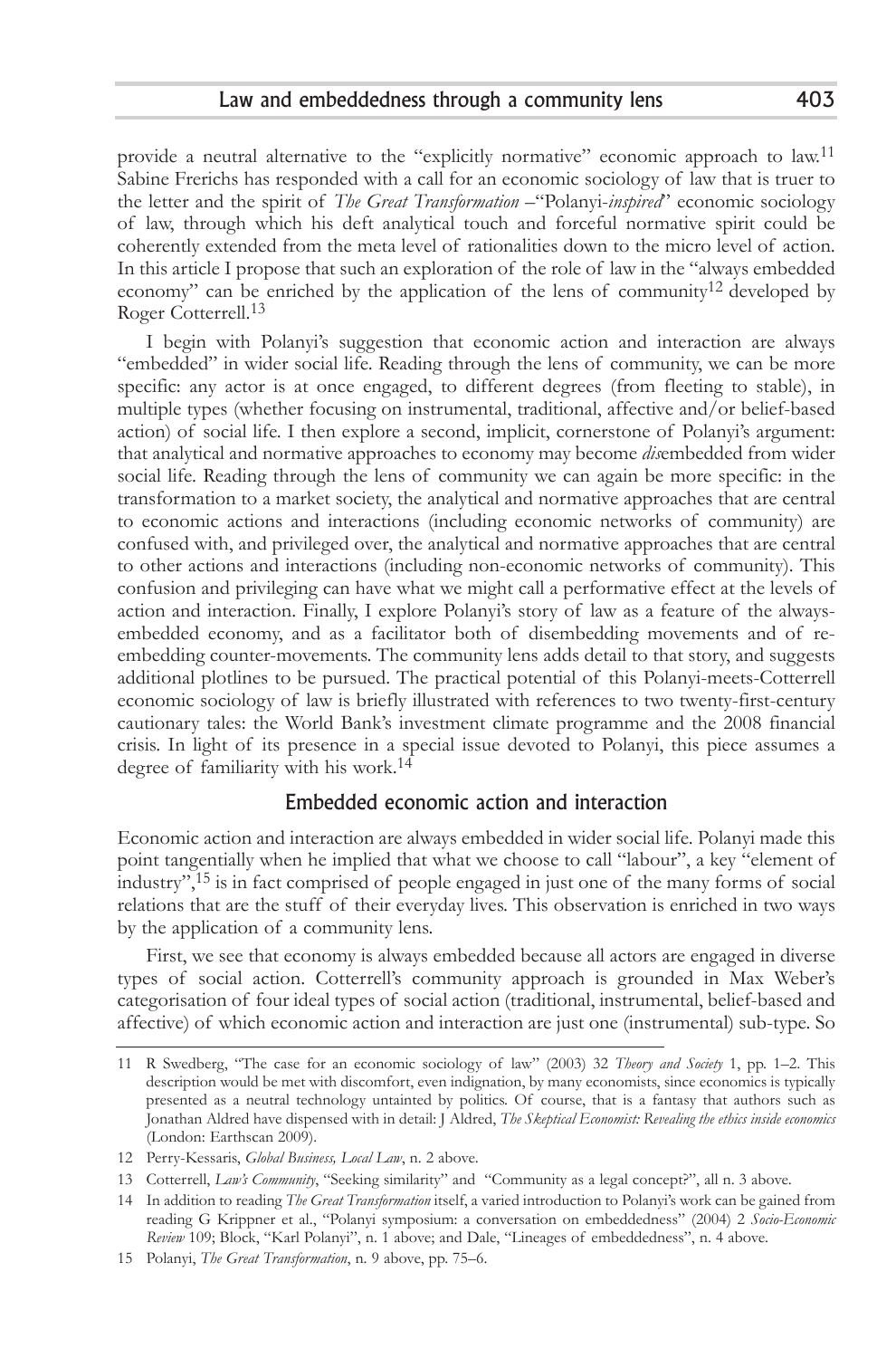we are reminded that any actor is at once embedded, or engaged in, multiple *types* of social action – instrumental activities such as commerce, affective interactions between friends and family, traditional interactions founded across the generations, and interactions grounded in belief.

Second, the notion of "community" allows us to distinguish, in a way that is meaningful in the context of a globalising world, between different *degrees* of embeddedness. Each type of social life can occur in patterns ranging from superficially embedded individual actions, to fleeting interactions between strangers, to relatively stable, deeply embedded, networks of community – whether confined to single neighbourhoods or stretching across the globe. "Networks of community" are primarily a unit of analysis – a way of highlighting those social interactions that "have some stability and moral meaning" whenever, wherever and however they take place. Our attention is drawn not "to distinct social groups" but "to the degree of development of certain aspects of social relationships<sup>"16</sup> – specifically: stable interactions and a sense of belonging. Relations of community can potentially exist wherever interactions (objectively) exist that are relatively "stable and sustained". When these interactions are accompanied by (subjective) feelings of "attachment or belonging to others or to something beyond the individual", then they can be regarded as relations of community.<sup>17</sup> This sense of belonging is grounded in a mutually reinforcing combination of, on the one hand, trust and, on the other hand, shared values and interests. Because trust is vital to *all* types of stable, productive social interactions it serves as a reference point for an integrated analysis across multiple types of social action and relations, economic and non-economic.

Mention of the term "community" tends to generate a number of frequently asked questions. Here I will limit myself to answering two, and strictly from the perspective of Cotterrell's approach. First, no, the application of a community lens is not intended to privilege relations of community over the individual, but a sense of community is valuable in that "social life in any stable and rewarding sense is impossible without it".18 Second, yes, relations of community, like all relations, involve power, and can be brutal and unpleasant. So, there is nothing inherently warm and fuzzy about networks of community.<sup>19</sup>

### Disembedded economic rationalities and regimes

The preceding section established that *any actor, including their actions and interactions, is simultaneously embedded, to different degrees, in multiple types of social life*. We now move to consider embeddedness at the macro/meta levels of rationalities and regime. To the extent "that they are moral, scientific or cultural constructions", economies are also "always embedded" in wider society at the meta and macro levels.<sup>20</sup> In that sense it is as inaccurate to speak of "economy *and* society" as it is to speak of "law *and* society" – neither law nor economy can exist without society. If economic life is always embedded in all levels of social life, how, why and when does Polanyi's *dis*embededdness occur? Sabine Frerichs does much to unravel

<sup>16</sup> Cotterrell, *Law, Culture and Society*, n. 3 above, p. 73.

<sup>17</sup> Ibid. p. 70.

<sup>18</sup> Ibid. pp. 162–3.

<sup>19</sup> See, for example, ibid. p. 68.

<sup>20</sup> Frerichs, "Re-embedding Neo-liberal Constitutionalism", n. 8 above, p. 70.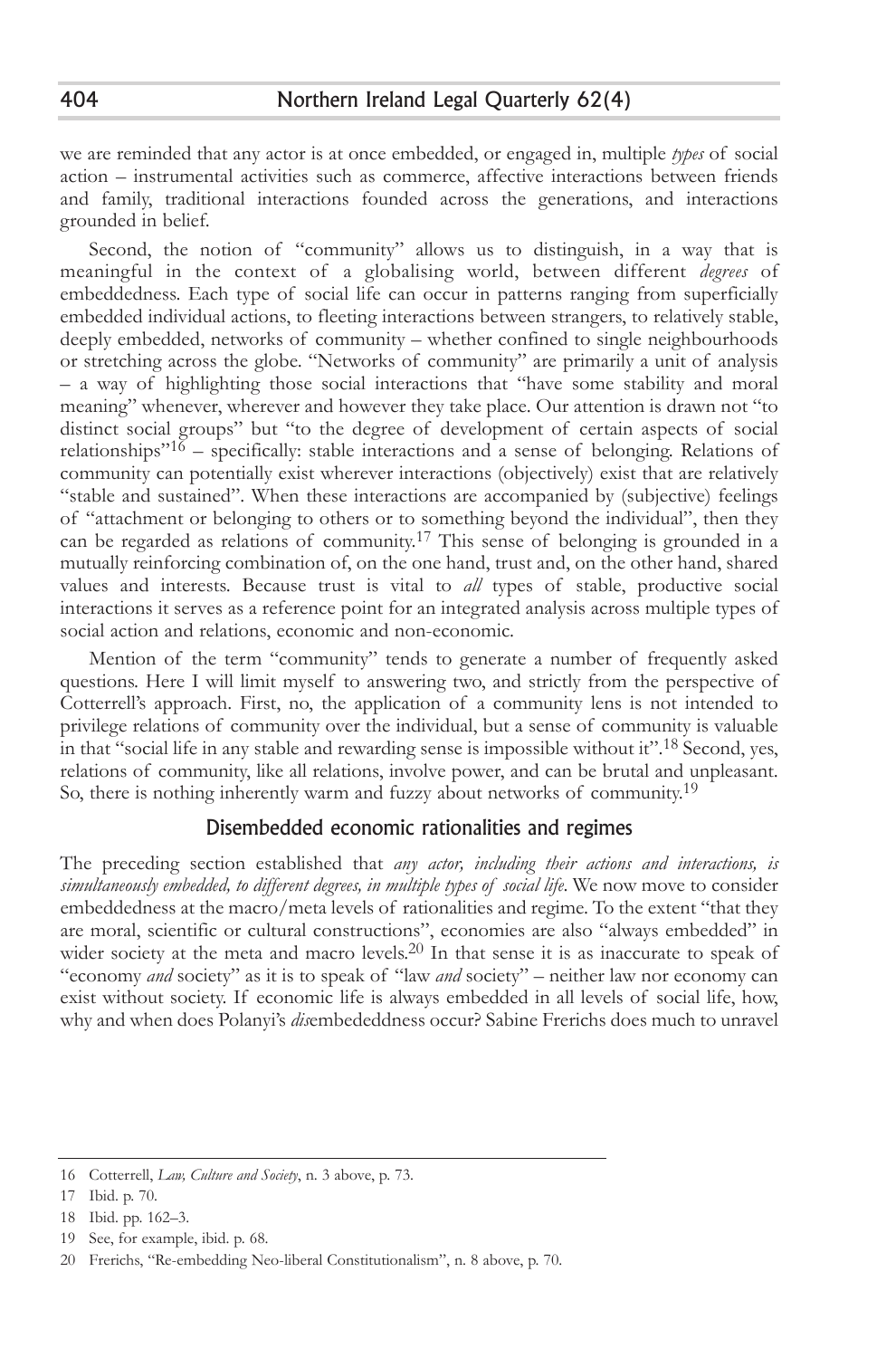this conundrum when she explains that embeddedness can also be thought of in terms of the relative "ranking" of "different principles of social organisation".21

I will continue my habit of speaking of these "principles of social organisation" as, on the one hand, the "analytical approaches" by which we organise social life into concepts and relationships; and, on the other hand, the "normative approaches" by which we organise the values and interests at the core of social life.<sup>22</sup> For those who might wish to place them in the context of the social levels identified at the outset, we can say that these approaches form the intersection between the meta and the macro levels: analytical approaches are manifestations of rationalities, normative approaches are implemented in the form of regimes. Analytical embeddedness:23

is, first of all, about how Economy and Society are defined and counterposed, while normative embeddedness is about the institutional relations that interconnect and integrate these (conceptually separated) entities . . . [B]oth can, and, indeed, do, change over time, and it is precisely this which is then perceived as a state of crisis.24

So, Polanyi's disembeddedness is associated with the dominance of rationalities and regimes that rank liberal, economic above other approaches. An analytically disembedded approach is one that thinks of *society as economy*; which uses liberal economic concepts and relationships to think not only about economic and other instrumental actions, but also about affective, belief-based and traditional actions. A normatively disembedded approach is one that both puts *economy before society* and *takes economy for society*. It produces regimes which privilege economic values and interests, usually claiming this to be for the good of all types of social action, including other instrumental action, and also affective, belief-based and traditional actions. Rephrased in these terms, Polanyi's outrage was directed to the fact that during the Industrial Revolution approaches to thinking (analytical) and deciding (normative) about social, including economic, action were allowed and encouraged to float free from their proper bed in the broader social sciences. A narrower, liberal–economic approach dominated thinking and practice, even while real social, including economic, action and interaction had remained embedded in the complex diversity of wider social life.

The phenomenon of "economics imperialism" that preceded, facilitated and still serves to consolidate the transformation to a market society is well-documented. For example, Ben

<sup>21</sup> Frerichs, "Re-embedding Neo-liberal Constitutionalism", n. 8 above, p. 78. Kurtulus Gemici made a superficially similar, but fundamentally different, distinction when he described Polanyi as setting two functions for disembeddedness: disembeddedness as a "methodological principle" and as a "historical variable". Gemici agreed with Granovetter's observations made elsewhere that only the methodological version of embeddedness is of any use, and that use is limited because it "falls short of providing a theoretical alternative to mainstream economics". Both of these propositions deserve critical attention. First, that embeddedness does not offer an alternative to mainstream economics is true. But that need not – and, we can surmise, would not for Polanyi – necessarily be perceived as a failing. The aspirations of mainstream economic theory are surely much grander – in flamboyant scope and in intrusive detail – than were Polanyi's. He was not seeking to predict, explain and measure all aspects of social life as instrumental actions, as do mainstream economists, but rather to understand the impacts of market-oriented regimes on human life. Second, the notion of embeddedness as "historical variable" is, in fact, also useful – at least for those interested in an economic sociology of law. However, that utility is better realised when we specify that this "historical variable" relates to the extent to which, at any given time, the dominant normative approach is more or less market-oriented, that is, more or less disembedded from wider social life, producing regimes which privilege, to a greater or lesser extent, economic values and interests. K Gemici, "Karl Polanyi and the antinomies of embeddedness" (2008) 6 *Socio-Economic Review* 5, pp. 22–26.

<sup>22</sup> See A Perry-Kessaris, "Prepare your indicators: economics imperialism on the shores of law and development" (forthcoming 2011) *International Journal of Law in Context*.

<sup>23</sup> Frerichs uses the term "conceptual embeddedness" for what I am calling "analytical embeddedness".

<sup>24</sup> Frerichs, "Re-embedding neo-liberal constitutionalism", n. 8 above, p. 70.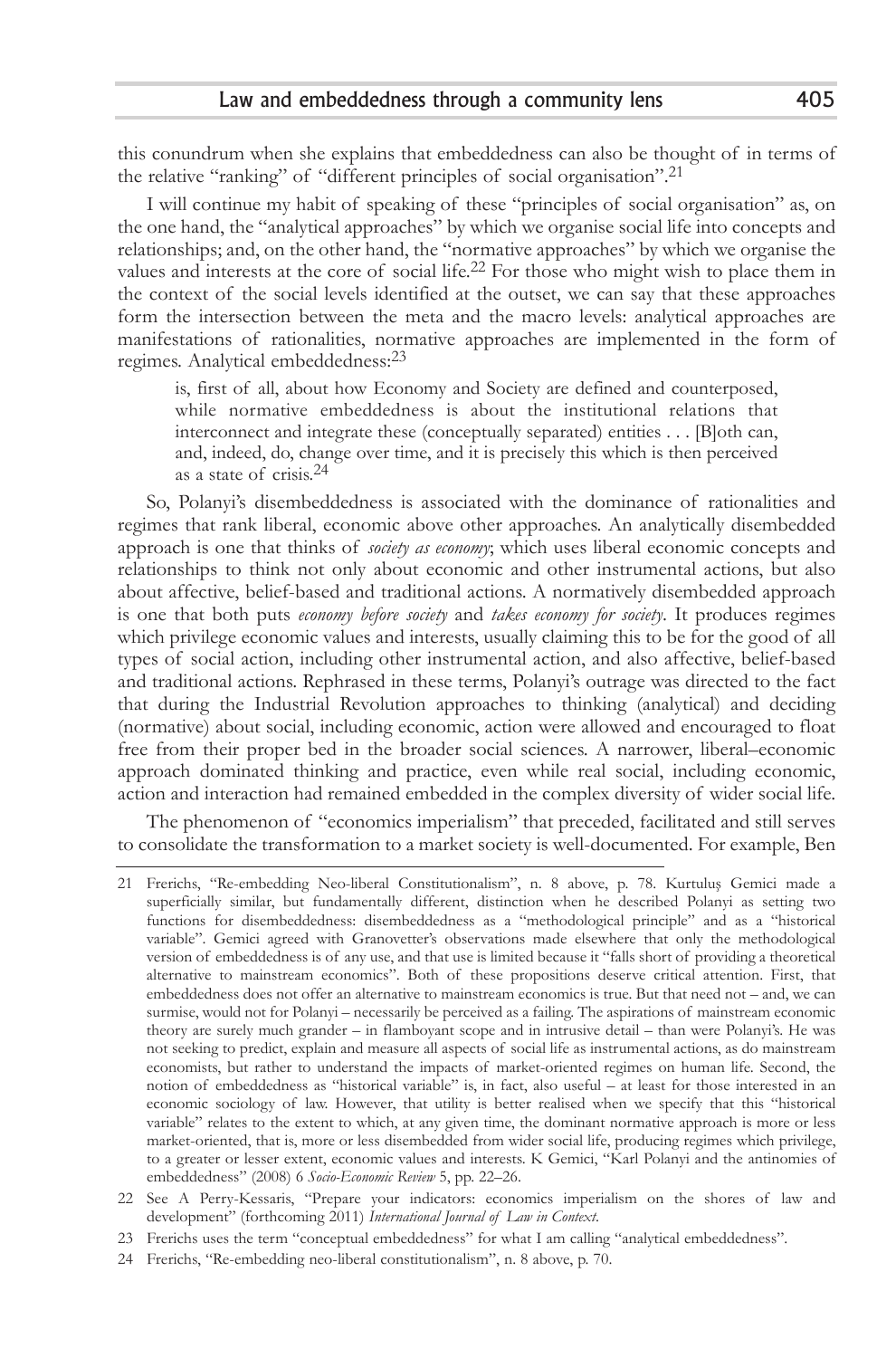Fine and Dimitris Milonakis have tracked the evolution of economics as a system of thought from inseparable playfellow of other social sciences at the time of Adam Smith's *The Wealth of Nations* in 1776, to its current position as the hollowed out – narrow, asocial, disembedded – coloniser of those social sciences.25 Each aspect of social life in which economics is successfully naturalised risks becoming analytically and normatively disembedded from wider social life.

Economists are not alone in extending the application of their analytical frameworks to the point of unreality – "analysing one . . . aspect of social relations abstracted from its broader social context . . . taking that part for the whole" and "applying analyses based on such abstractions to all aspects of human activity and social life".<sup>26</sup> While an empirebuilding economist "starts from the view that [the] primary concern is the analysis of exchange or 'markets', and elevates this into a theory of human history and society based on individual choice"; an empire-building lawyer "views state law as a system of fixed and determinable rules, and assumes that they are instruments which directly and immediately govern all social behaviour".<sup>27</sup> Elsewhere, new economic sociology pioneer Mark Granovetter has noted the tendency of some sociologists to tell "over socialised" tales.<sup>28</sup> But nothing matches the imperial success of economics.

Economics derives much of its drive from the three assumptions "used relentlessly and unflinchingly" that form its analytical "heart": that individuals always seek to "maximise" their utility, profit and so on; that markets "with varying degrees of efficiency coordinate the actions of different participants – individuals, firms, even nations – so that their behaviour becomes mutually consistent"; and that actors (individuals, firms, states and so on) have stable preferences.29 Although the "boundaries of these assumptions" have been "challenged" by new developments in economic theory, "they remain the preconditions of all remotely mainstream economic analysis – always present, sometimes suspended, sometimes extended".<sup>30</sup> It is this willingness and ability of economics to stick, "relentlessly and unflinchingly", to its story – however incredible – that makes it so broadly appealing. "Often the truth is that economists don't know" but "[t]his kind of modesty is not what many of us want to hear. We yearn for comfort and security of definite answers."31

But what are the effects of this analytical and normative disembeddedness, and how might the community lens help to sharpen our vision of them? The dominance of economics is not just irritating for those who would tell other stories in the languages of other disciplines. It threatens their very survival because, as E F Schumacher observed, economics is analytically incapable of accommodating non-economic values and interests. At best it relegates them to a non-speaking cameo role; at worst, it writes them out of the story entirely. One problem is that money has long been the go-to *numéraire* – measure of value – for economists, because of a genuine confidence that everything of value has a price and money is the most efficient signal of those prices. Current efforts to develop

406

<sup>25</sup> B Fine and D Milonakis, *From Economics Imperialism to Freakonomics* (London: Routledge 2009).

<sup>26</sup> Campbell and Picciotto make this observation in the terminology of "formalism" as distinct from realism; D Campbell and S Picciotto, "Exploring the interaction between law and economics: the limits of formalism" (1998) 18 *Legal Studies* 251.

<sup>27</sup> Ibid.

<sup>28</sup> Krippner et al., "Polanyi Symposium", n. 14 above, p. 110.

<sup>29</sup> G Becker, *The Economic Approach to Human Behaviour* (Chicago: University of Chicago Press 1976), p. 5.

<sup>30</sup> Perry-Kessaris, "Prepare your indicators", n. 22 above.

<sup>31</sup> Aldred, *The Skeptical Economist*, n. 11 above, p. 8.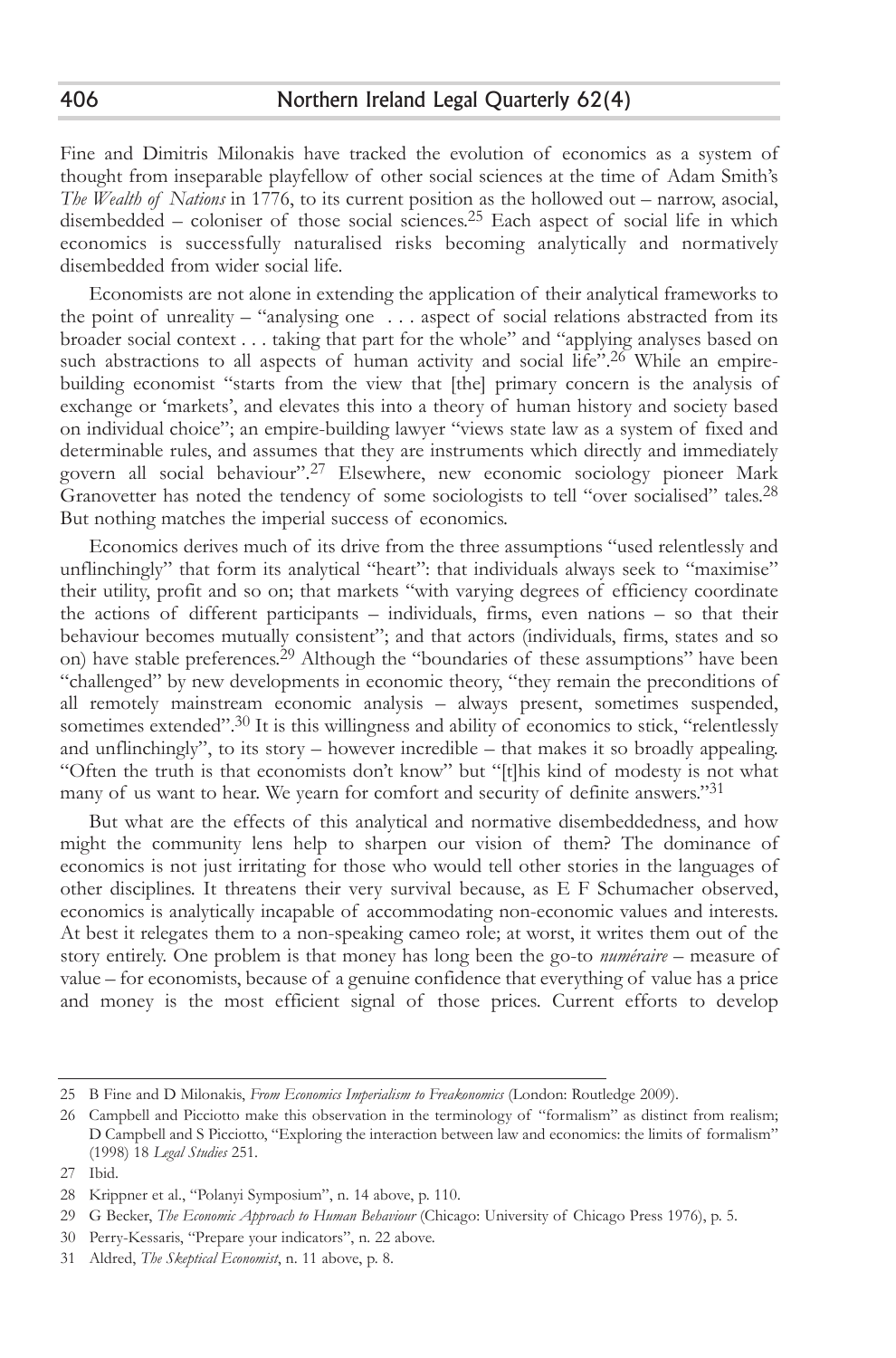"happiness" indices and measures of "well-being" may yet enable us to see inside the black box of value, but it is early days.32 It remains the case that:

something is uneconomic when it fails to earn an adequate profit in terms of money. The method of economics does not, and cannot, produce any other meaning . . . Society, or a group or an individual within society, may decide to hang on to an activity or asset for non-economic reasons – social, aesthetic, moral, or political – but this does in no way alter its uneconomic character.<sup>33</sup>

So, anyone who tells the story of social life (analytically) through an economic lens will necessarily focus (normatively) on economic values and interests.

The judgment of economics, in other words, is an extremely *fragmentary* judgment; out of the large number of aspects which in real life have to be seen and judged together before a decision can be taken, economics supplies only one – whether a thing yields a money profit *to those who undertake it* or not.34

In the language of community, the "fragmentary" judgment of economics is worrying because it is an economic (type) and individualistic (pattern) story in which the speaking roles are given to those engaged in economic interactions, and the script is composed entirely of monologues. So it blinds us to the reality that all actors are engaged in multiple, diverse and complex patterns of social action and interaction.

Further concern is raised by the fact that analytical and normative approaches have what we might call a performative dimension. The analytical and normative disembedding of the Industrial Revolution was in part caused and effected by the introduction of the "fictitious commodities" of land, labour and money – fictions that were suggested by economic theory. When such fictions leak "outside of academia, they turn into powerful social constructions that are equipped with scientific authority". Economic theory simultaneously "produces" and "performs" the very economic reality that it is supposed to describe.35 The "descriptions" that we use to "organise" markets for labour, land and money are "fictitious", but land, labour and money "are being actually bought and sold on the market; their demand and supply are real magnitudes".<sup>36</sup> By treating society "as if" it were a market, so we create market society. Indeed "market society has ultimately to be understood as an artefact of modern (neo-) liberal economics".37 Some commentators have made this point by drawing on Michel Foucault's observations on power and discourse. For example, Arturo Escobar refers to the market economy as "a way of organising our perception of the world and our actions in  $it''$  – not only a "system" of "production" that places us in "social relations of production", and a system "of power" that places us "in relations of power", but also a "system of signification" which places us in "linguistic and discursive relations".38 We think economics, do economics and feel economic.<sup>39</sup>

An obvious example of the performative potential of the economic approach came in the form of the sub-prime mortgage crisis that triggered the 2008 global financial crisis.

<sup>32</sup> See J Bronsteen, C Buccafusco and J Masur, "Welfare as happiness" (2010) 98 *Georgetown Law Journal* 1583.

<sup>33</sup> E F Schumacher, *Small is Beautiful: A study of economics as if people mattered* (London: Vintage Press 1993 [1973]), p. 28.

<sup>34</sup> Ibid. (original emphasis).

<sup>35</sup> Frerichs, "Re-embedding neo-liberal constitutionalism", n. 8 above, p. 78.

<sup>36</sup> Polanyi, *The Great Transformation*, n. 9 above, p. 76.

<sup>37</sup> Frerichs, "Re-embedding neo-liberal constitutionalism", n. 8 above, p. 78.

<sup>38</sup> A Escobar, *Encountering Development: The making and unmaking of the Third World* (Princeton, NJ: Princeton UP 1995), p. 142.

<sup>39</sup> The implications for counter-movement have drawn out by David Schneiderman, for example, in his presentation at the 2010 Law and Society Association annual meeting in Chicago.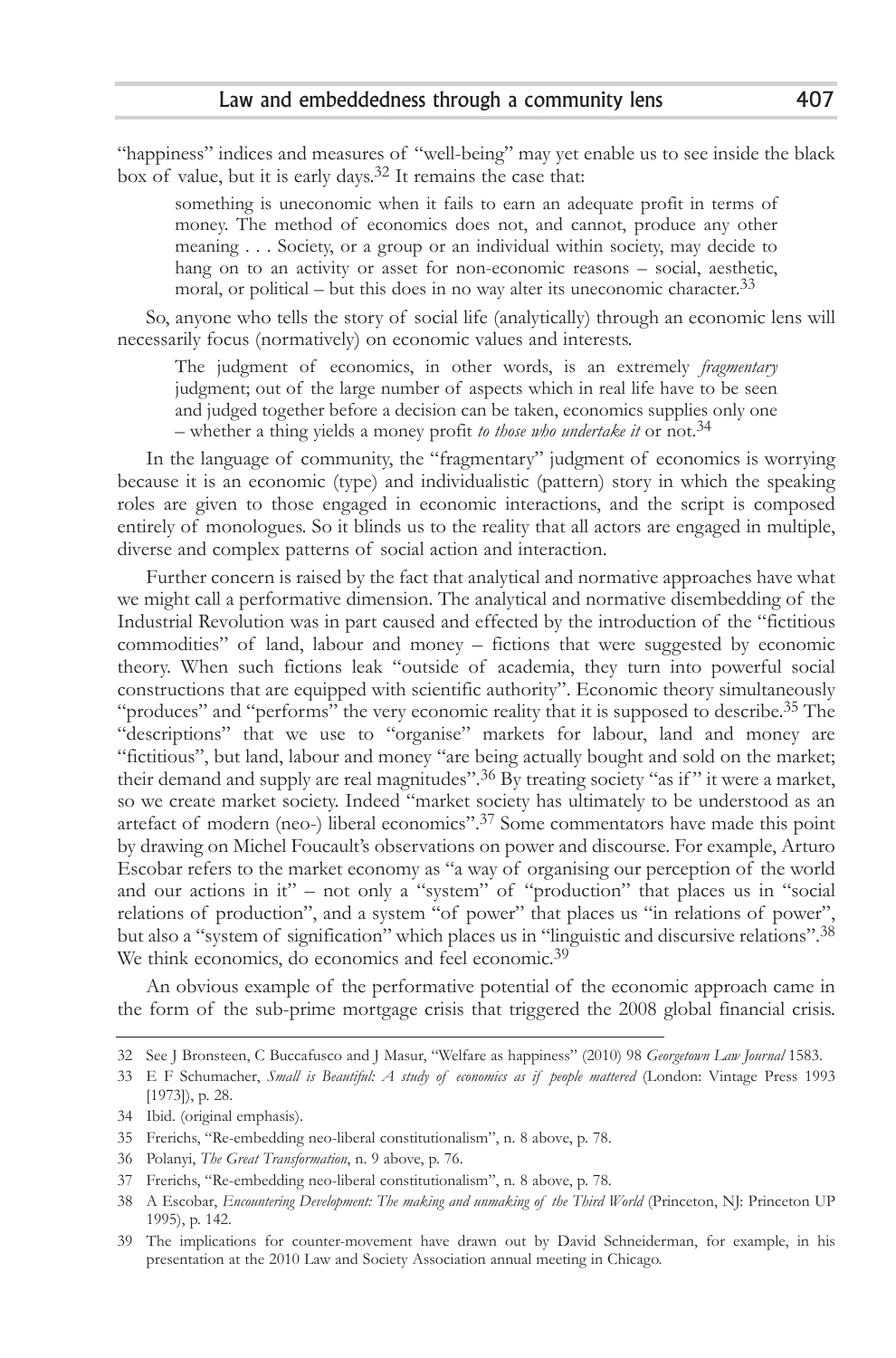"Buyers" and "sellers" of financial products were encouraged to follow (their perceptions of) a heady combination of their own preferences for risk, and the quality and prices of products on offer. On Main Street and on the High Street, deals were done between commission-hungry mortgage brokers and aspiring homeowners with no income and no assets. On Wall Street and in the City, those mortgages were sold on to investors desperate for somewhere to park their cash with benefits. A regulatory gloss was provided by financial authorities and private sector credit-rating agencies, which intervened with the half-hearted, narrow and shallow self-consciousness of interlopers.40 Everyone was on the same marketoriented page, even if not everyone was qualified to understand what was written on it.41

There is always the chance that economists, their marionettes and their collaborators will spontaneously come to, drop their scripts and exit stage left – a possibility that was hinted at when the scales of disembeddedness fell from the neoliberal eyes of former chairman of the United States Federal Reserve, Alan Greenspan. The following exchange between Greenspan and Representative Henry Waxman during the 2008 hearings at the United States Congress on the financial crisis has been identified as especially enlightening:<sup>42</sup>

**Rep. Henry Waxman:** "I do have an ideology. My judgment is that free, competitive markets are by far the unrivalled way to organise economies. We've tried regulation. None meaningfully worked." That was your quote. You had the authority to prevent irresponsible lending practices that led to the subprime mortgage crisis. You were advised to do so by many others. And now our whole economy is paying its price. Do you feel that your ideology pushed you to make decisions that you wish you had not made?

**Alan Greenspan:** Well, remember that what an ideology is, is a conceptual framework with the way people deal with reality. Everyone has one. You have to – to exist, you need an ideology. The question is whether it is accurate or not. And what I'm saying to you is, yes, I found a flaw. I don't know how significant or permanent it is, but I've been very distressed by that fact.

**Rep. Henry Waxman:** You found a flaw in the reality . . .

**Alan Greenspan:** Flaw in the model that I perceived is the critical functioning structure that defines how the world works, so to speak.

**Rep. Henry Waxman:** In other words, you found that your view of the world, your ideology, was not right, it was not working?

**Alan Greenspan:** . . . No, that's precisely the reason I was shocked, because I had been going for 40 years or more with very considerable evidence that it was working exceptionally well.

As Raj Patel explains, the "flaw" to which Greenspan referred was neither the "minor problem of shoddy data" scuppering a good model, to which many post-crisis commentators have pointed; nor "the bigger Black Swan problem" of the weak financial models failing to take account of low frequency–high impact events, to which Nassim

<sup>40</sup> A jargon-free and comprehensive account of the financial crisis and its fall-out is provided in two podcasts (both with full transcripts) from the National Public Radio production company This American Life entitled "The Giant Pool of Money" and "The Watchmen". Countless issues arising from the crisis have been covered in the same style by another National Public Radio production company, Planet Money.

<sup>41</sup> R Dyal Chand, "What would de Soto say about the subprime meltdown?" in D B Barros (ed.), *Hernando de Soto in a Market Economy* (Aldershot: Ashgate 2010); and *Exporting the Ownership Society: A case study on the economic impact of property rights*, Northeastern University School of Law, March 2007, Research Paper No 15-2007, available at SSRN: http://ssrn.com/abstract=968689 (last accessed 24 January 2011).

<sup>42</sup> R Patel, *The Value of Nothing* (London: Portobello Books 2011), p. 6.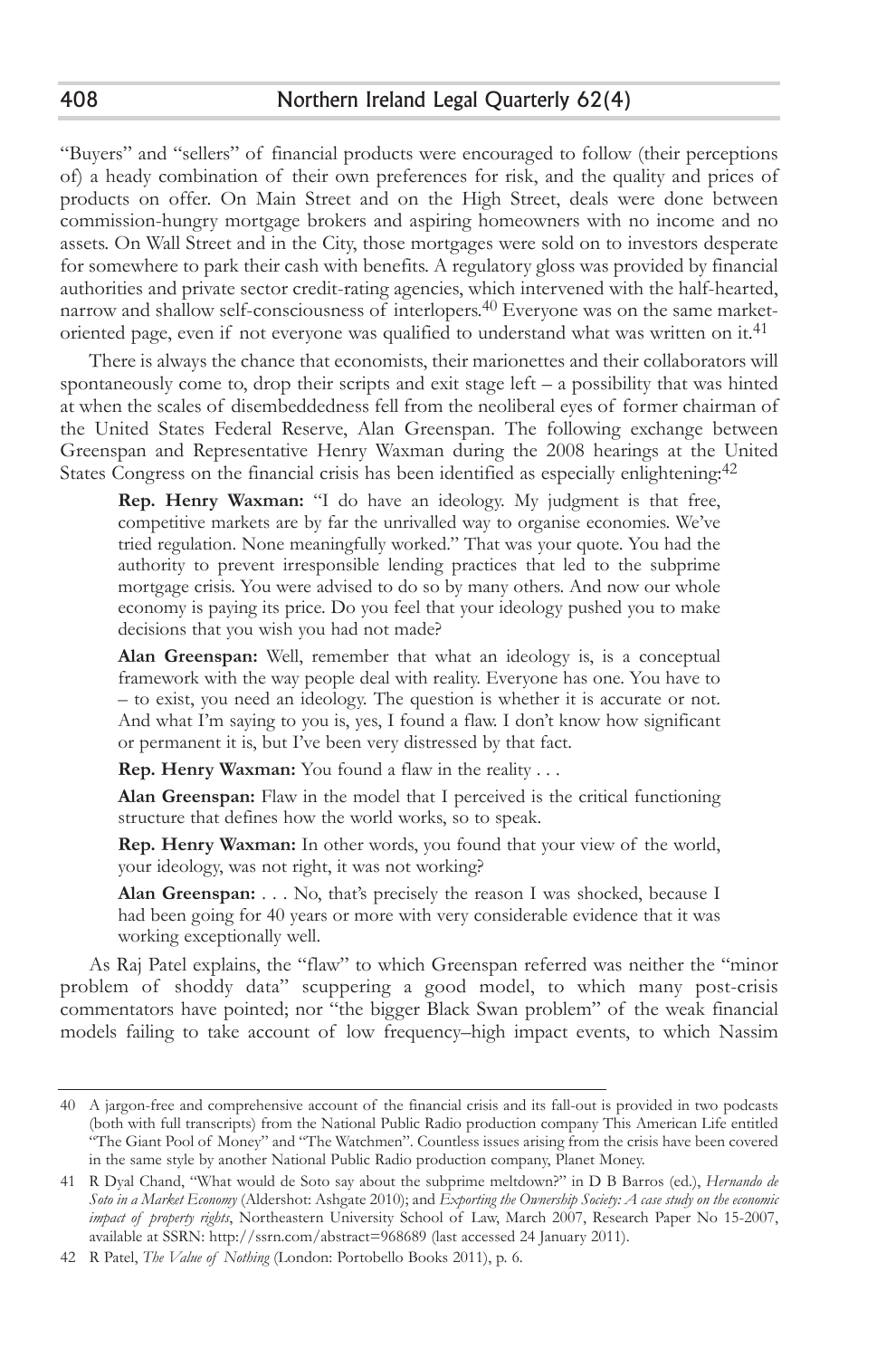Taleb<sup>42a</sup> presciently drew our attention in 2007. The "flaw" in Greenspan's model was utterly "fundamental": it was based on a "warped . . . view about how the world was organised, about the sociology of the market".43 Greenspan's "warped view" came from looking at society through the analytical and normative lens of mainstream economics.

So, although we have not, in fact, been produced solely for sale, we can come to *behave* as if, even believe that we were – mistaking the play for reality, the script and costumes for our own. Because "markets leave their mark",44 we come increasingly to "know the price of everything and the value of nothing" – as author Raj Patel, UNISON's head of local government in Wales and Friends of the Earth have all recently paraphrased Oscar Wilde.45 We may thus become less willing and/or able to perpetrate Polanyi's counter-movements. Wherever the balance lies between, on the one hand, the redemptive capacities of the likes of Greenspan and, on the other hand, the susceptibility of all humans to market disciplines, law offers hope for those who would counter-move. However, as the next section explains, the news is not all good. For law is an extension of social life, and thus is itself subject to the disembedding forces of economics and the perils of human frailty.

### Law in action and interaction

What can a community lens reveal about the role of *law* in always embedded action and interaction? The law-and-community re-telling of the embeddedness story begins with a simple restatement of the micro–meso level social-embeddedness theme in a legal context: any actor, including their actions and interactions *and their associated law*, is simultaneously embedded, to different degrees, in multiple types of social life *and their associated law*. 46 Law, like economy, is a part of social life.

What is of interest to socio-legal enquiry is 'how a certain side or part of the social *takes the form of law*' – or, indeed, does not take the form of law; or only partially takes the form of law; or appears to but does not, in fact, take the form of law.47

Law, whether generated by state or non-state actors, is used, abused and avoided at every level of social life.

A community lens highlights a distinction between two of law's many faces:48 one which is directed towards supporting the ad hoc actions and interactions of individuals; and another which is directed towards supporting those relatively stable and trusting interactions that are "networks of community". Law supports individuals by facilitating their efforts to

<sup>42</sup>a N Tale, *The Black Swan: The impact of the highly improbable* (London: Random House 2007).

<sup>43</sup> Patel, *The Value of Nothing*, n. 42 above, p. 6.

<sup>44</sup> M Sandel, "Markets and Morals", Reith Lectures 2009: A New Citizenship, BBC Radio 4, 9 June 2009, www.bbc.co.uk/programmes/b00kt7sh (last accessed 1 September 2011).

<sup>45</sup> See www.unison.org.uk/cymruwales/pages\_view.asp?did=11422 and www.foe.co.uk/blog/price\_everything\_ 31241.html (last accessed 1 September 2011). An anonymous reviewer rightly pointed out that: "The quotation is from Lord Darlington in Act III of 'Lady Windermere's Fan'. Cecil Graham's retort is 'And a sentimentalist, my dear Darlington, is a man who sees an absurd value in everything, and doesn't know the market price of any single thing'. Wilde's position is, at best, more complicated than this selective quotation would suggest." However, the abbreviated version gets across that part of the meaning of the original quotation that is necessary for the present purpose.

<sup>46</sup> Cotterrell, "Community as a legal concept?", n. 3 above, pp. 19–20.

<sup>47</sup> Perry-Kessaris, *Global Business, Local Law*, n. 2 above, p.18, quoting Cotterrell, "Community as a legal concept?", n. 3 above, pp. 19–20 (original emphasis).

<sup>48</sup> Law is, of course, multi-faceted and goes beyond the individual and the communal. For a start, law can be used by the state to direct or enable the individual to do things that they might not choose to do, and that may or may not make them happier, healthier and otherwise better off. Thanks to Martin Krygier for this point.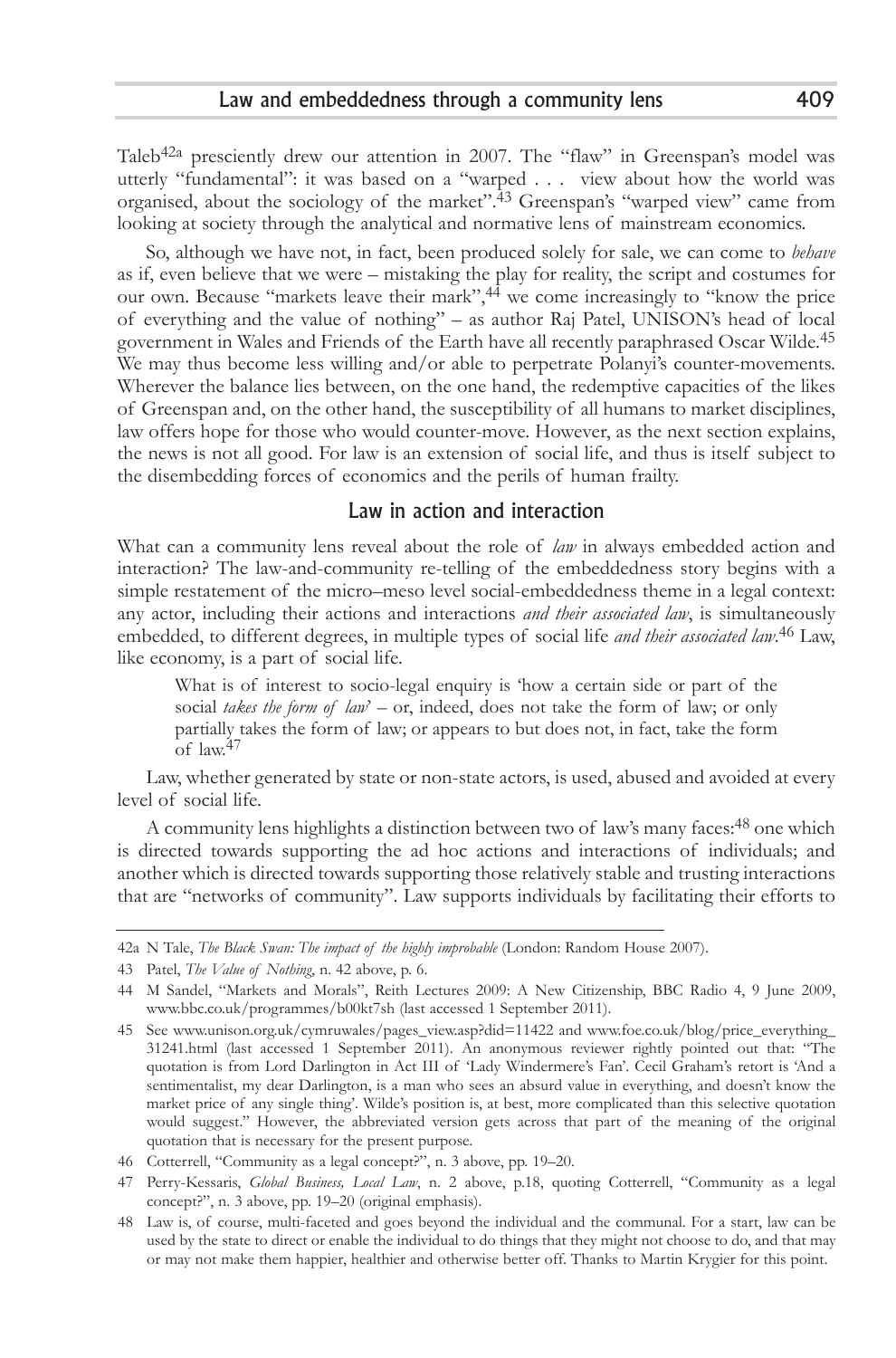protect and promote their values and interests. This is the face of law of which contemporary, mainstream, individualistic, market-oriented economics is primarily enamoured. There is no doubt that these are real and legitimate roles for law, but "[l]aw's aspiration is towards something more than . . . the society of morally unconnected, rightspossessing individuals that liberal philosophy tends to presuppose". 49 Law can also act as a communal resource in support of networks of community engaged in all types of social action (instrumental, including economic, traditional, affective and belief-based).

Law supports community, by *expressing* the trust that binds actors together in stable, productive relations. Contracts, constitutions and articles of association are all good examples. Law supports community by securing spaces for the *coordination* of the diverse values and interests of multiple networks of community, thereby ensuring that those diverse stable, productive trusting relations persist and flourish. "An emphasis on community does not imply an absence of conflict." It actually "highlights key foci of legal contradiction and controversy".50 Law supports community, by encouraging widespread *participation* in social life within and between networks of community. It does this generally by protecting the security and autonomy of individuals, and specifically by creating and maintaining gateways through which participation can occur. In so doing it supports mutual interpersonal trust, which both consolidates existing community-like relations and opens the door to the development of new community-like relations. Public interest litigation, environmental impact assessments and public hearings are all good examples of legal mechanisms which facilitate participation and coordination.<sup>51</sup>

It is primarily in law's capacity to act as a communal resource that the hope of those who would counter-move resides. The values and interests that underpin actions and interactions (individualistic or communal) in one type of social action or interactions (instrumental, affective, belief, or traditional) may be in direct conflict with the values and interests underpinning other actions and interactions. Such conflicts are the beating heart and meaningful soul of embeddedness, and they can be made more productive, or less destructive, when law acts as communal resource.

### Law in regime and rationality

Polanyi's vision of law is as a facilitator and collaborator of social transformation. When he proposed that nineteenth-century society was "transformed" in a "double movement", he implied a triple role for law: embedded, disembedding, re-embedding. First, law played an innocent, embedded role when it facilitated the "*extension* of the market organisation in respect to genuine commodities" such as milk, oil and cotton. On the other hand, law played a grubby role as collaborator during the disembedding movement in which the fictitious commodities were created: the "as-if " commodities of labour, land and money were necessarily legal, as well as economic, fictions.<sup>52</sup>

[A]ny *measures or policies* that would inhibit the formation of [land, labour or money] markets would *ipso facto* endanger the self-regulation of the system. The commodity fiction, therefore, supplies a vital organising principle in regard to the whole of society affecting almost all its institutions in the most varied way, namely, the principle according to which no arrangement of behaviour *should be*

<sup>49</sup> Cotterrell, *Law's Community*, n. 3 above, p. 18.

<sup>50</sup> Cotterell, "Community as a legal concept?", n. 3 above, p. 23.

<sup>51</sup> See Perry-Kessaris, *Global Business, Local Law*, n. 2 above.

<sup>52</sup> As was pointed out by Sabine Frerichs in her presentation "A Polanyian take on the globalised 'as if ' economy" during the 2010 workshop around which this special issue is based.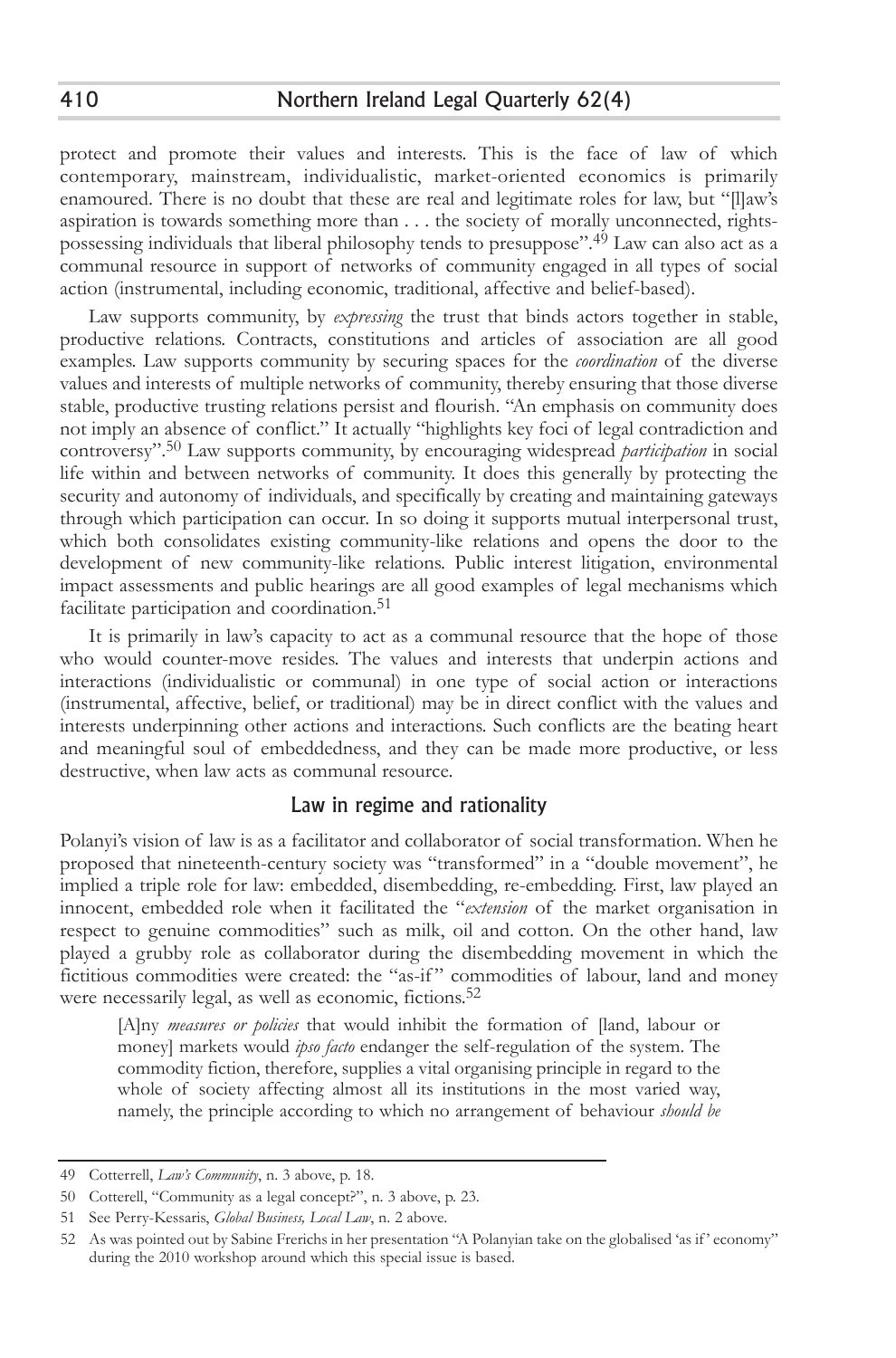#### Law and embeddedness through a community lens 411

*allowed to exist* that might prevent the actual functions of the market mechanism on the lines of the commodity fiction.53

At the same time, law played a third, heroic role, this time in the counter-movement to re-embed economy: the "*restriction*" of market organisation "in respect to fictitious [commodities]".54 Economists pretend that the economy is an autonomous "selfregulating" set of relationships. Lawyers collaborate by dressing humans and nature as "fictitious commodities", Labour and Land, and present them as having been produced for the sole purpose of being sold. But off-stage lurks reality, in which the action and interaction remain embedded in society, and society always "protect[s] itself against the perils inherent in a self-regulating market system".55 As "markets spread" deeper and wider, so a "network of measures and policies was integrated into powerful institutions designed to *check* the action of the market relative to labour, land and money", and a "deep-seated movement sprang into being to *resist* the pernicious effects of a market-controlled economy".56 Law's capacity to act as a communal resource can be read directly into Polanyi's account: it expressed the acceptable extensions of markets in respect of genuine commodities within economic networks of community; and maintained spaces for the coordination of inter-network values and interests in which the counter-moving restricting, checking and resisting of markets duly took place.

What Polanyi did not directly address was the transformation – the disembedding – of law itself. As we have seen, law is "always embedded" in social action and interaction. Equally, regimes and rationalities have legal dimensions, so law is implicated when regimes and rationalities become disembedded and re-embedded in the wider social sphere – as different analytical and normative approaches ascend and descend the "ranking" of "principles of social organisation".

A critical Polanyian perspective has thus, first, to de-construct the Hayekian way of embedding even the law (and its inherent normativity) in economic rationalities, and, secondly, to reconstruct law as a social institution which also reflects the rationalities and values of other social spheres.<sup>57</sup>

This is a task to which a community lens is ideally suited, for it enables us to both "seek similarity", to pay attention to the common threads that run through all social, including economic, relations; and to "appreciate difference" in the often conflicting values, interests and legal needs that are central to each of these relations.<sup>58</sup> A community lens suggests that the legal embeddedness storyline can be extended at the meta level of rationalities in at least two ways, both of which I have explored elsewhere, albeit in slightly different guises, so I will limit myself to a few edited highlights.

First, the thread of analytical and normative disembeddedness can be extended to the legal context: approaches to social life *and their associated law* may come to float free from

<sup>53</sup> Polanyi, *The Great Transformation*, n. 9 above, p. 76 (emphasis added).

<sup>54</sup> Ibid. p. 79 (emphasis added).

<sup>55</sup> Ibid. p. 80.

<sup>56</sup> Ibid. pp. 79–80 (emphasis added).

<sup>57</sup> Frerichs, "Re-embedding neo-liberal constitutionalism", n. 8 above, p. 81. Such efforts can be found, for example, among feminist theorists who query the very existence of homo-economicus (e.g. M A Fineman and T Dougherty, Feminism Confronts Homo Economicus: Gender, law, and society (Ithica: Cornell UP 2005)) and lawyers and economic historians who have revealed the normative core of economics (Aldred, *The Skeptical Economist*, n. 11 above), and charted with concern the spread of an exceptionally asocial and ahistorical form of economics into all aspects of social life (Fine and Milonaki, *From Economics Imperialism*, n. 25 above, including its mathematising, marketising, numericising effects on law (Perry-Kessaris, "Prepare your indicators", n. 22 above).

<sup>58</sup> Cotterrell, "Seeking similarity, appreciating difference", n. 3 above, p. 49.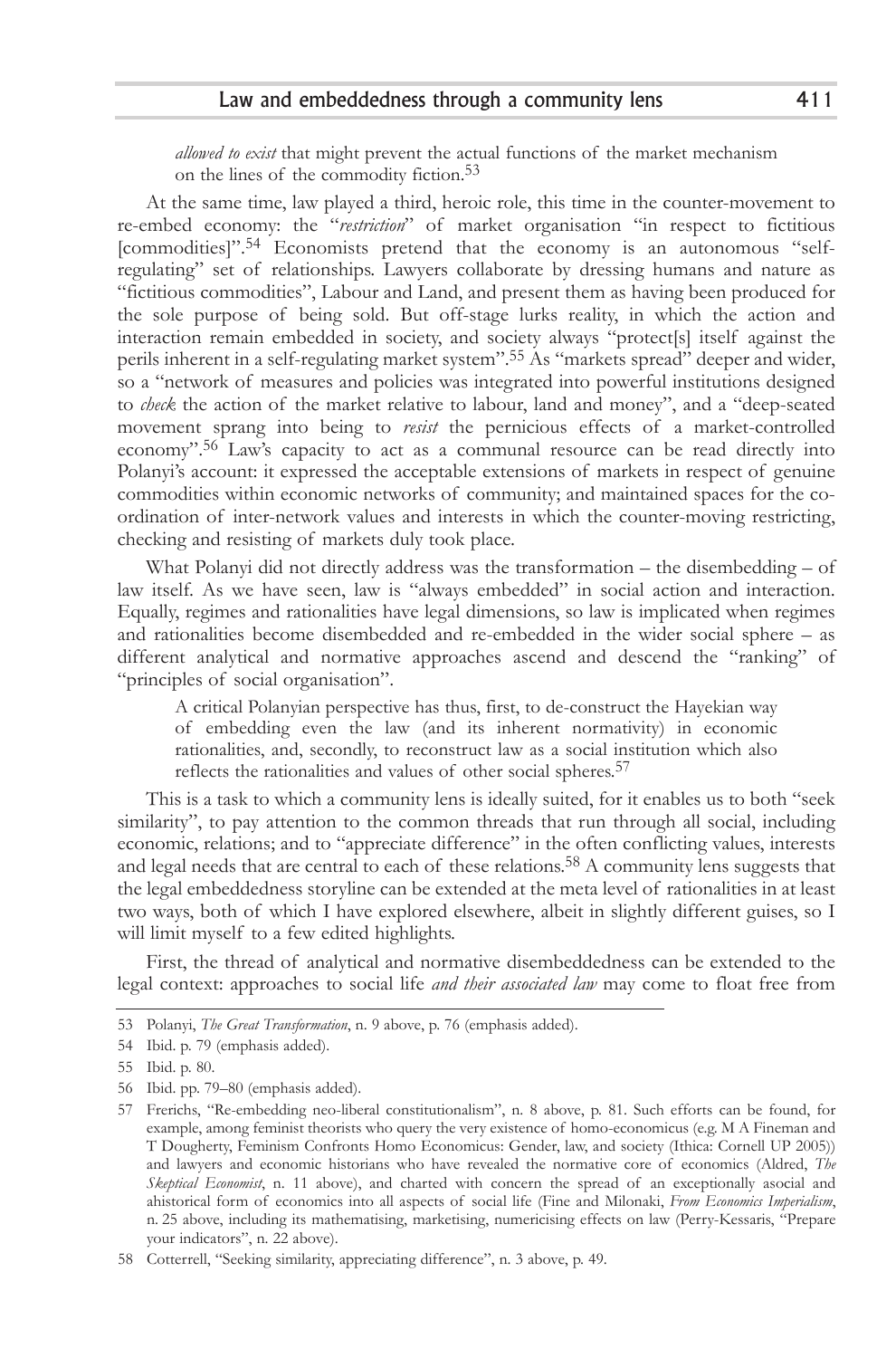their proper bed in the wider social sciences. Here, I am thinking of ever-more commonplace economic approaches (analytical and normative) to law. Analytically, economic concepts and relationships are used to describe law both as a (fictitious) commodity in its own right, and as a facilitator and regulator of markets for other (fictitious and real) commodities. A very real example of this is to be found in the World Bank's current predilection for treating national legal systems "as if " they are an input into a larger fictitious commodity know as an "investment climate", with which states are presented as touting for the attentions of foreign investors. The "commodity" of the national legal system is doubly significant in investment climate discourse because it also facilities and regulates markets for other fictitious commodities such as labour and environmental resources, as well as real commodities. The normative dimension of the rise of the economic approach to law is that economic values and interests are used to judge the merits or desirability of various legal phenomena. A market-oriented approach to law, economy and society sees only economic values and interests, and it insists that those values and interests are valuable, and ought to be interesting, to individuals and networks that are focused on non-economic types of social life. Turning once more to the World Bank, in its investment climate discourse a "good" legal system is one that is efficient, which means quick and cheap. So the bank measures the speed and cost of legal systems and ranks them accordingly in a league table.59

Second, we can extend the thread of performativity to the legal context by asking: have we come to know the price of law but lost touch with its value? Here, I am thinking of the commodification of legal systems in the context of investment climate discourse. By treating legal systems "as if" they are merely an input into a larger commodity known as "investment climate", so we can create that reality. For example, states battle to move up the World Bank's economically defined league table, if necessary, sacrificing the legal needs of other types of social life (non-economic instrumental, traditional, belief and affective social). A detailed case study of the impact of investment climate discourse in Indian foreign investor–government–civil society relations showed not only that investment climate discourse was diverting attention from the interests and values that underpin noneconomic relations; it was actively undermining the ability of law to support those noneconomic relations,<sup>60</sup> and any counter-movements that those relations might have produced. The effects of such a loss can be, as Polanyi pointed out, catastrophic. Without the protection offered by the regulatory counter-movement, "Nature would be reduced to its elements, neighbourhoods and landscapes defiled, rivers polluted . . . the power to produce food and raw materials destroyed."61

### Conclusion

Law, economy and society have starred in countless tales of derring-do. It is not uncommon, but it is pointless, to reword a perfectly good story without revealing anything in the process. So, what is gained from the effort of translating the socio-econolegal tangle first into the language of Polanyi's embeddedness, and then into that of Cotterrell's community?

One of the most important benefits of thinking in Polanyian terms is a sense of historical context and perspective – an essential counterpoint to the prevailing tendency to privilege "being in the moment" and to scavenge ceaselessly for record-breakers. *The Great*

<sup>59</sup> Perry-Kessaris, "Prepare your indicators", n. 22 above. See the Business Planet website for an instant insight into the power of this project: http://rru.worldbank.org/businessplanet (last accessed 1 September 2011).

<sup>60</sup> Perry-Kessaris, *Global Business, Local Law*, n. 2 above.

<sup>61</sup> Polanyi, *The Great Transformatio*n, n. 9, p. 76.